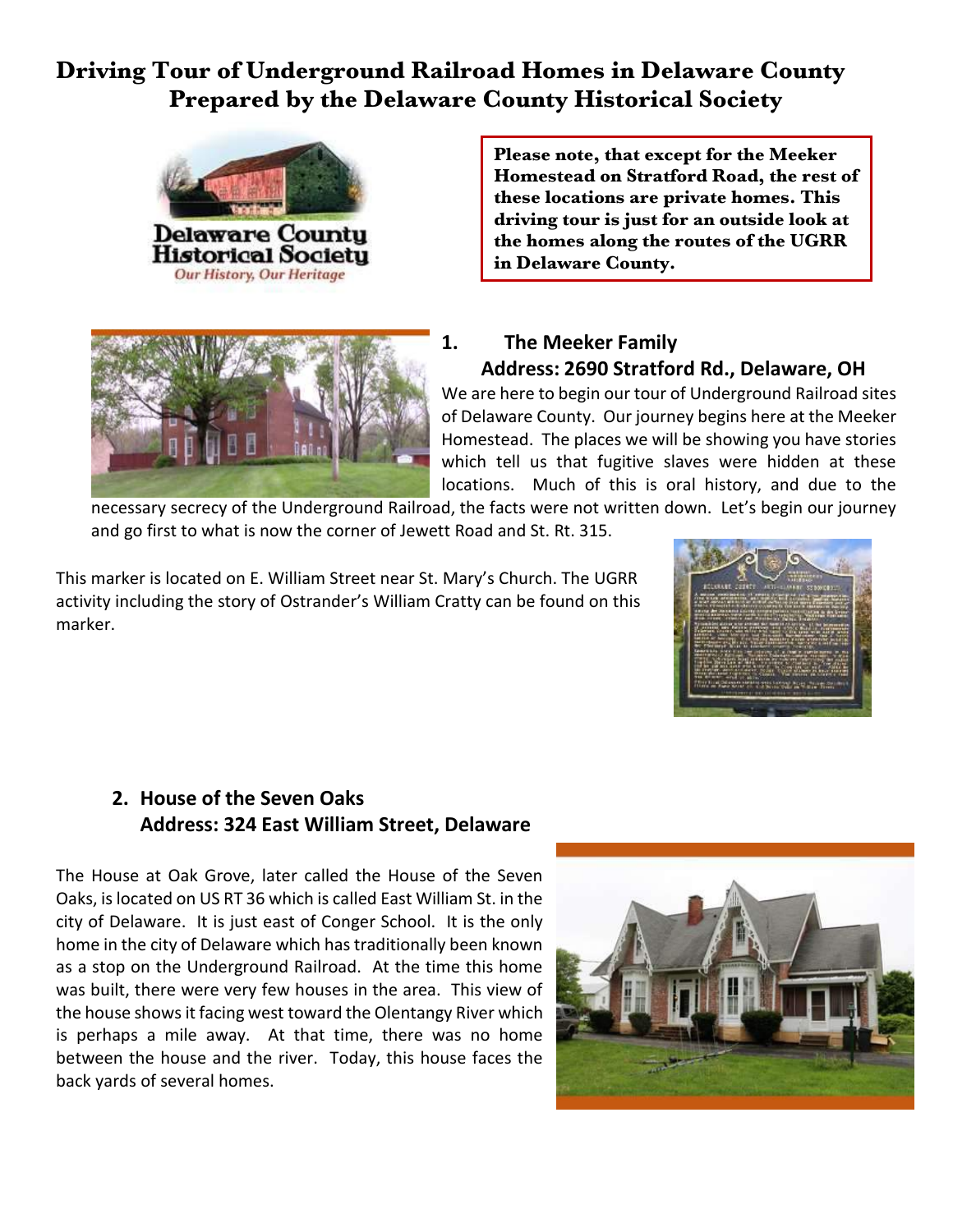

This is now a private home, and this is the only view the public has as you drive down William Street. Look to the south to see this side of the home. Unlike some stops on the UGRR that we have shown you, this home had no hiding place in evidence. The story of the 7 Oaks home includes the intrigue of the room itself where the fugitive slaves were hidden. Fugitive slaves came to this home by 2 different means of travel. It is believed that some of the fugitive slaves were making their way north following the Olentangy River.

Across from Ohio Wesleyan's football stadium on the east bank of the Olentangy River, is an area which was known as the Coppers. At that time, it was a low swampy area infested with copperhead rattlesnakes. Fugitive slaves would make their way through the Coppers and up the embankment to the 7 Oaks in the distance. By the 1850's a second means of travel was available. It was the railroad which passes through the city close to this home. Fugitive slaves hidden in boxcars were told that when they approached this home the engineer would sound the whistle in such a way that they would know they should jump off the train. The train would also slow down for them allowing them to safely do this. As to where do they enter the home, we look at this



porch on the southeast side of the house. The porch does not seem to be anything unusual…

Before the house was changed, this room had no entryway to the rest of the house. Fugitive slaves entered through the hidden basement steps into the basement and then went up another set of hidden stairs into this attic room. This is where the fugitive slaves were hidden.



#### **3.The Sharp Family. Address: 8025 Africa Rd., Westerville, OH**

The Sharpe family lived at the very southern edge of Delaware County close to Westerville. Westerville was very active on the Underground Railroad. As fugitive slaves were moved north from Westerville to Delaware County, they followed the route of the Alum Creek. The first known stop north of Westerville was at the Sharpe Homestead

On entering the house, fugitive slaves were lead to the basement where they were hidden in case of danger. The location where they were hidden was unique. At the east end of the basement was a fireplace made of stone and brick. The stones were removed at the back of the fireplace and the fugitive slaves could crawl through into a dug out earthen area. The stones would be replaced and there was no evidence as to where they were hidden from nosy slave catchers.

In the late 1800s, an addition was made to the back of the house. The dug out earthen area was removed. Today you can walk all the way around that fireplace and see it from behind. This photo shows that fireplace from behind. Notice how irregular the stones and bricks are



in the lower portion of the fireplace. That is how the fugitive slaves were brought into this area.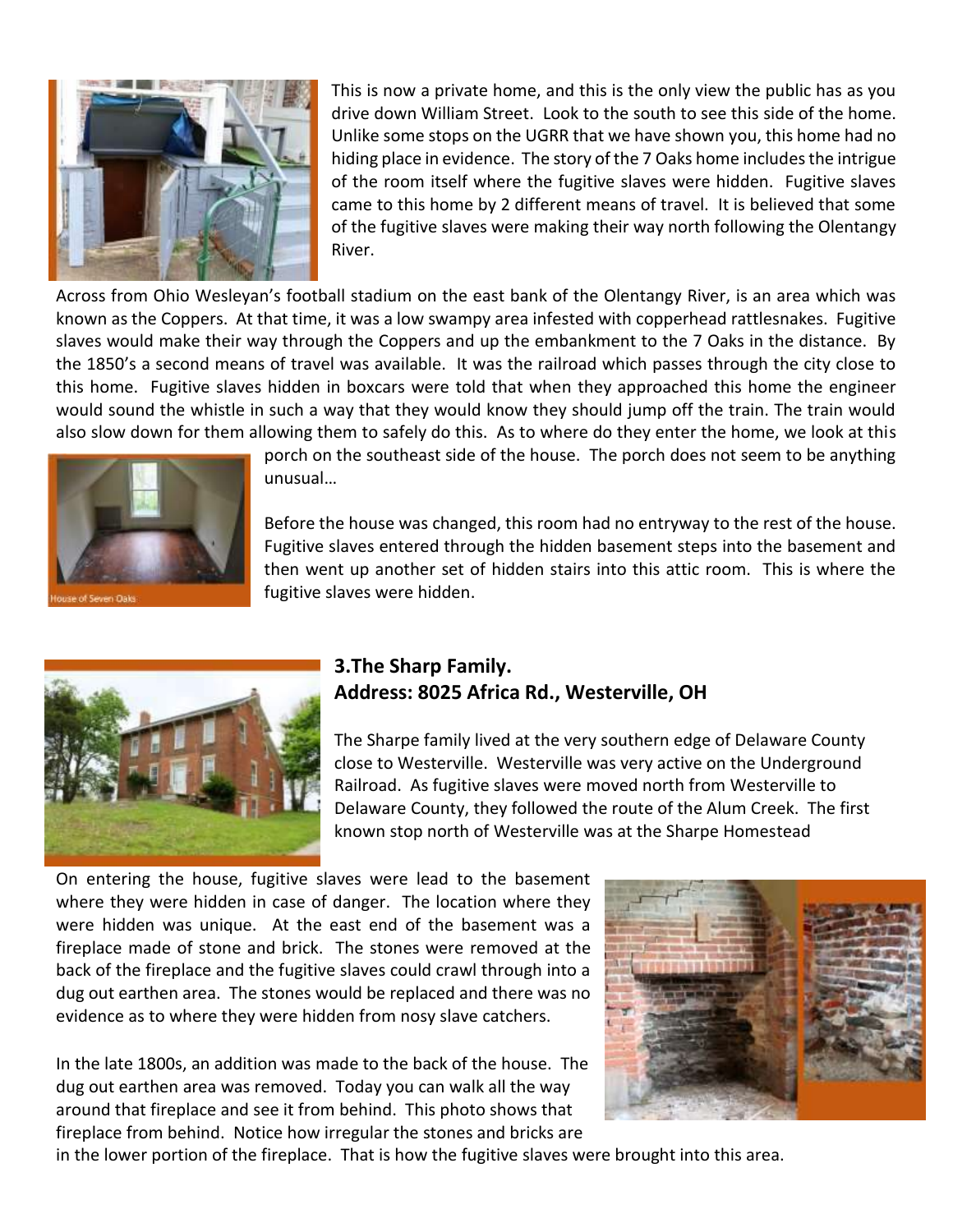#### **4. The Patterson House. Address: 6525 Africa Rd., Galena, OH Orange Township**

This is the Patterson home. The Patterson home is located along the Alum Creek 2 or 3 miles north of the Sharpe home. It is just to the south of the crossroads called Africa in Delaware County. This area was very active on the Underground Railroad being a direct route from Westerville to points north with the destination of the Benedict home and the Quaker community just to the north of Delaware County. Fugitive slaves, which were hidden on the Patterson property, were probably hidden in the barn in the area behind the house. The barn is no longer there.



#### **5. Africa Community Historical Marker Address: Alum Creek State Park, Entrance at Africa Road**



*"In 1859 slaves from a North Carolina plantation owned by the Alston family were sent north. The plantation's mistress had disapproved of slavery and made arrangement for the slaves to travel to Ohio and freedom. These slaves moved to the community of Africa, lived in log homes, were employed by the anti-slavery farmers, and joined the Wesleyan Methodist Church. After the Civil War the freed slaves left Africa and settled in the communities of Delaware and Westerville, and Van Wert and Paulding Counties."*

**6. The Fleming Family. ADDRESS: 4176 N. Old State Rd., Kilbourne, OH** 

**We are looking for historical information about this home and area. If you can contribute any information, please contact the Historical Society.**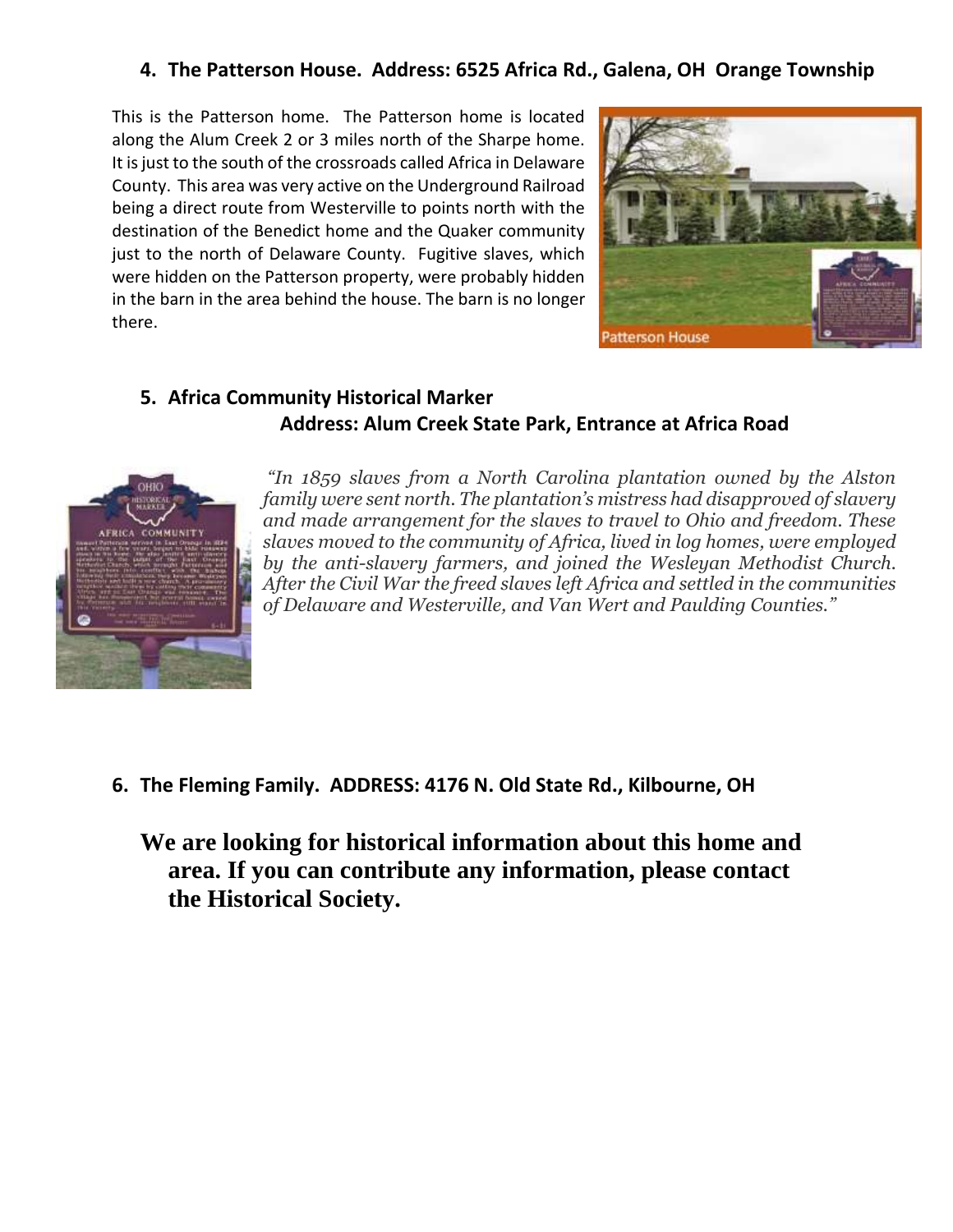**7. The Benedict Homes, Reuben and Aaron Benedict ADDRESS: 1463 Co. Rd. 24, Marengo, OH Peru Township and 1131 Co. Rd. #24, Peru Township (Delaware Co. Rd. #10). The Alum Creek Friends Church is also along this route on State Route 229 where the historical marker is located. Originally in Delaware County, these homes are now in Morrow Co.**



These homes were the most important stops just across the

Delaware County line in Morrow County along Alum Creek. William Cratty, the Sharps and the Pattersons all sent runaways to the Benedicts who were along the Alum Creek. Other people also sent runaways here. The Benedicts were a part of the Quaker



community and the Alum Creek Friends Church. When slave hunters were in the are and wanted to search their home, Mrs. Benedict would use her noisy spinning wheel to hide possible sounds that runaways might make as they hid under the floorboards.

#### **8. The Crawford Family. ADDRESS: 3722 Marysville Rd. (U.S. Route 36), Delaware, OH**



The story of this farm dates to the 1820s when the Crawford family moved to this location from the state of Virginia. The Crawfords and the McClures, who were related, were all involved with this property. When the Crawfords came from Virginia, they brought with them their slaves. Of course, the people were freed upon coming into Ohio, but they continued to live and work for the Crawfords as paid tenant farmers. The Crawfords became involved in the Underground Railroad. The fugitive slaves who were escaping were coming to this location from the west.

As you notice, this property is not located on a stream. Where they hid the fugitive slaves on this property is unknown. One half mile to the east was the Bevan property. Some of the former slaves who were freed were hired to work as tenant farmers for the Bevans.

Legend has it that on at least one occasion slave hunters and law enforcement people came in search of fugitive slaves and questioned whether these black tenant farmers were runaways. The Crawfords and Bevans, along with the tenant farmers brandishing weapons, met with those slave hunters and officials ordering them to leave because these were freed people not fugitive slaves.

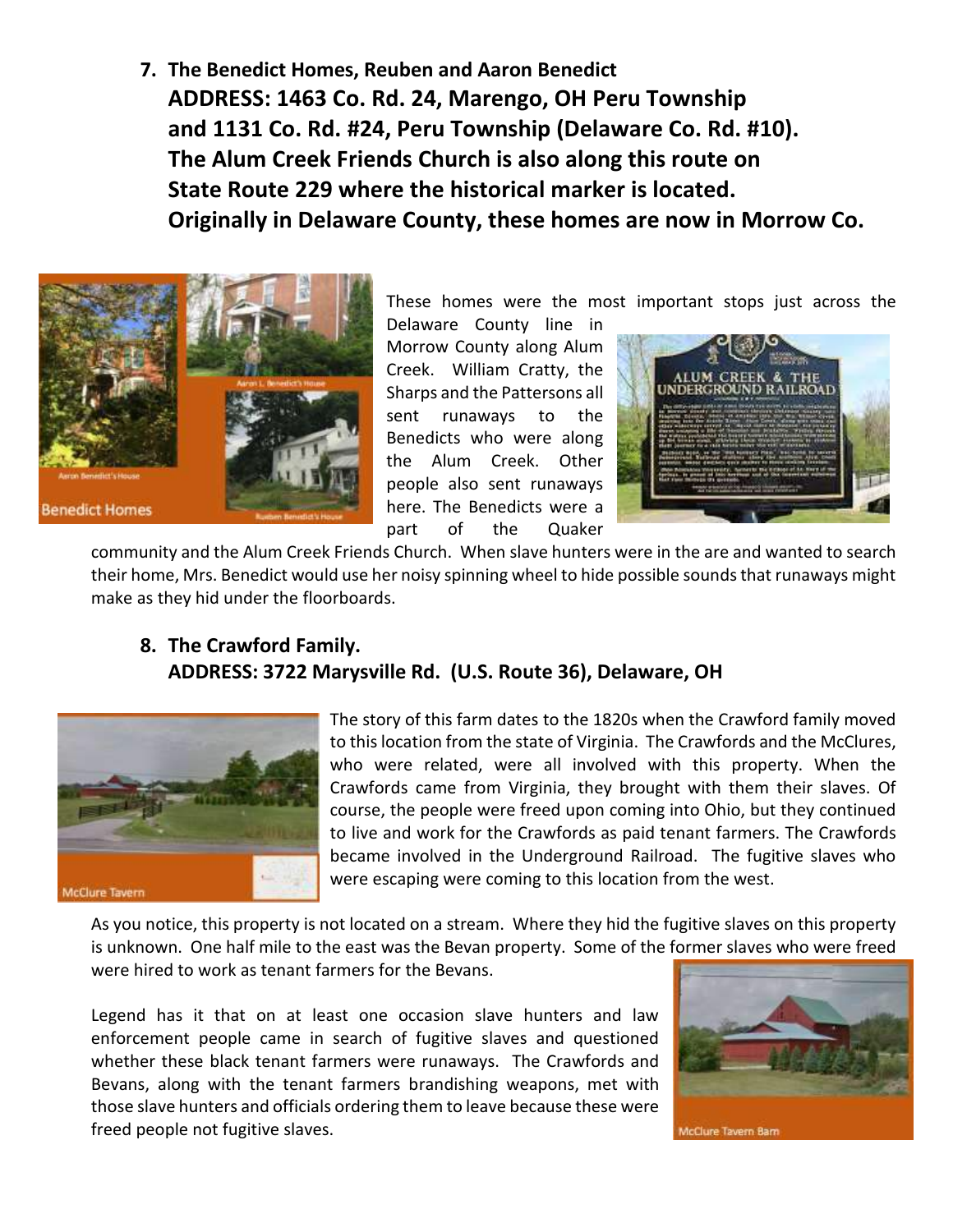#### **9. The Bartholomew Family. ADDRESS: Corner of Jewett Rd. (Powell) and St. Route 315 (Powell)**

This is the home that belonged to the Bartholomew family. It is located on the west side of the Olentangy River and along the Bartholomew Run.





In the previous picture, we were looking at the home looking west. This side of the home is a view looking south, and in front of it are the sides of the Bartholomew Run. The run flows to the east which is to the left of the picture. In a very short distance, it opens into the Olentangy River.

The story is that the fugitive slaves would be coming north along the Olentangy River and would turn into this creek to the Bartholomew home. Although we call it the Underground Railroad, most of the time it was not underground. Normally, there were no tunnels leading to homes. This is one of the exceptions. Notice that the creek is quite close to the house. The sides were steep and a tunnel was indeed dug from the creek to the basement of the home. The fugitive slaves would enter the house through an opening in the wall. If slave catchers were coming to search the home, a large cupboard was placed in front of the secret entry way and the fugitive slaves could be hidden in the tunnel while the search was taking place.

#### **10.The Van Deman Home. ADDRESS: 6 Darlington Rd., Delaware, OH**



This home at 6 Darlington Rd. was owned by Reverend Henry Van Deman who moved to Delaware in 1824. This home is believed to be the second oldest home in the city of Delaware still standing on its original foundation. Reverend Van Deman was a pastor of the Delaware Presbyterian Church. The Van Demans were known to be against slavery,

and it is thought that they were also conductors on the Underground Railroad.

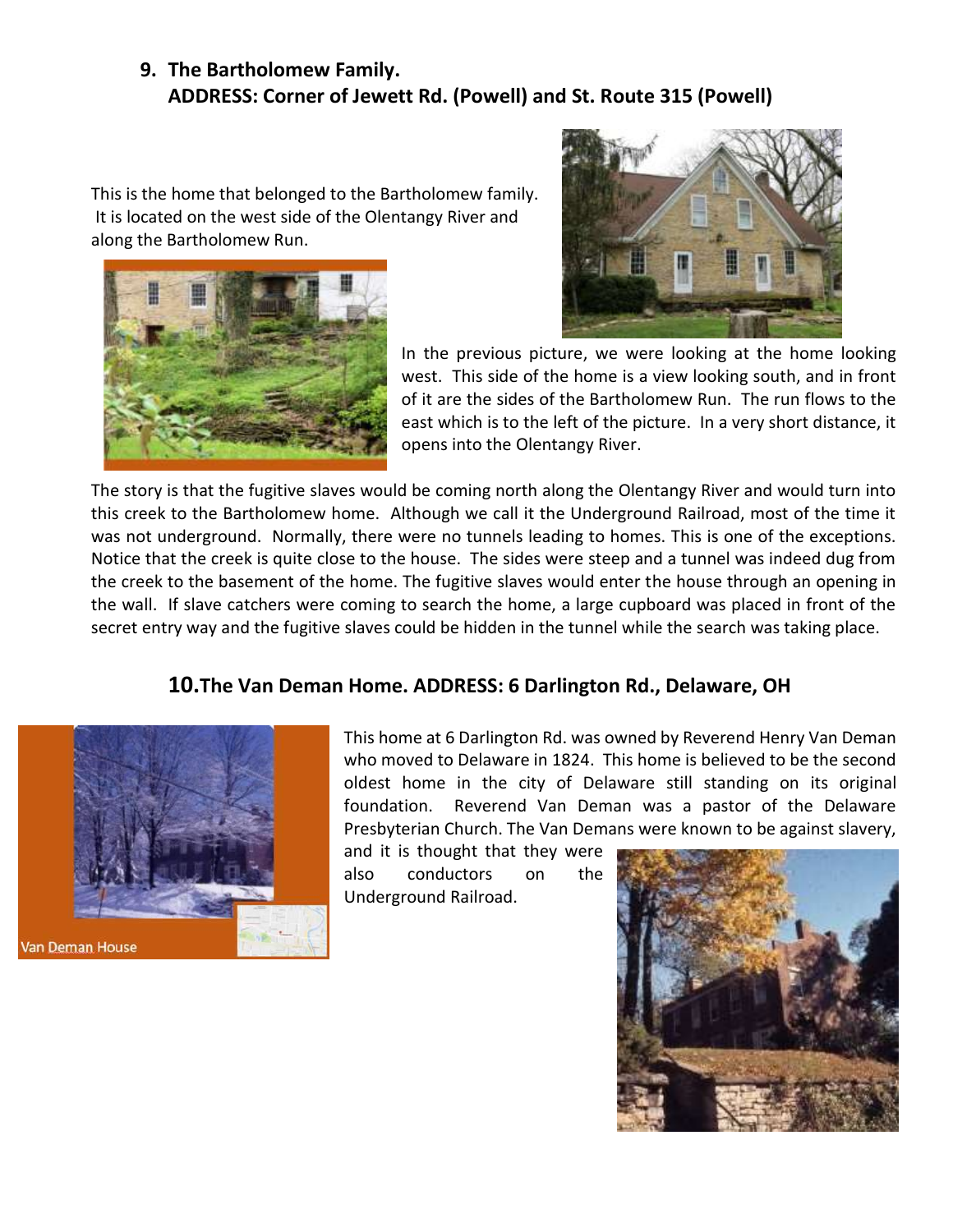### **11.The Lucy Depp Family. Now Lucy Depp Park ADDRESS: 6381 Harriott Rd., Powell, OH Concord Township, North of Shawnee Hills, Delaware County**



This is where Abraham Depp's house stood. The only portion of Abraham's original home that is still in existence is the basement where the fugitive slaves were hidden. After Abraham's death, his daughter Lucy inherited the home. She later gave it to her nephew, Robert Goode.

There is a cistern underneath the chimney. The Depps used to hide fugitive slaves inside the cistern. Former owners of

this house had the cistern filled in. The bell you see is the bell the Depps used to ring to signal fugitive slaves that it was safe to come to the house. Until they heard the bell, fugitive slaves would hide in a cave by the Scioto River. The cave has been under water since the O'Shaughnessy Reservoir was created.



Lucy Depp Settlement



#### You can imagine the fugitive slaves coming down these stairs…

and entering this room in the basement. I bet their hearts were racing and they were terrified of being caught, and yet, for the moment, they were in a safe haven.